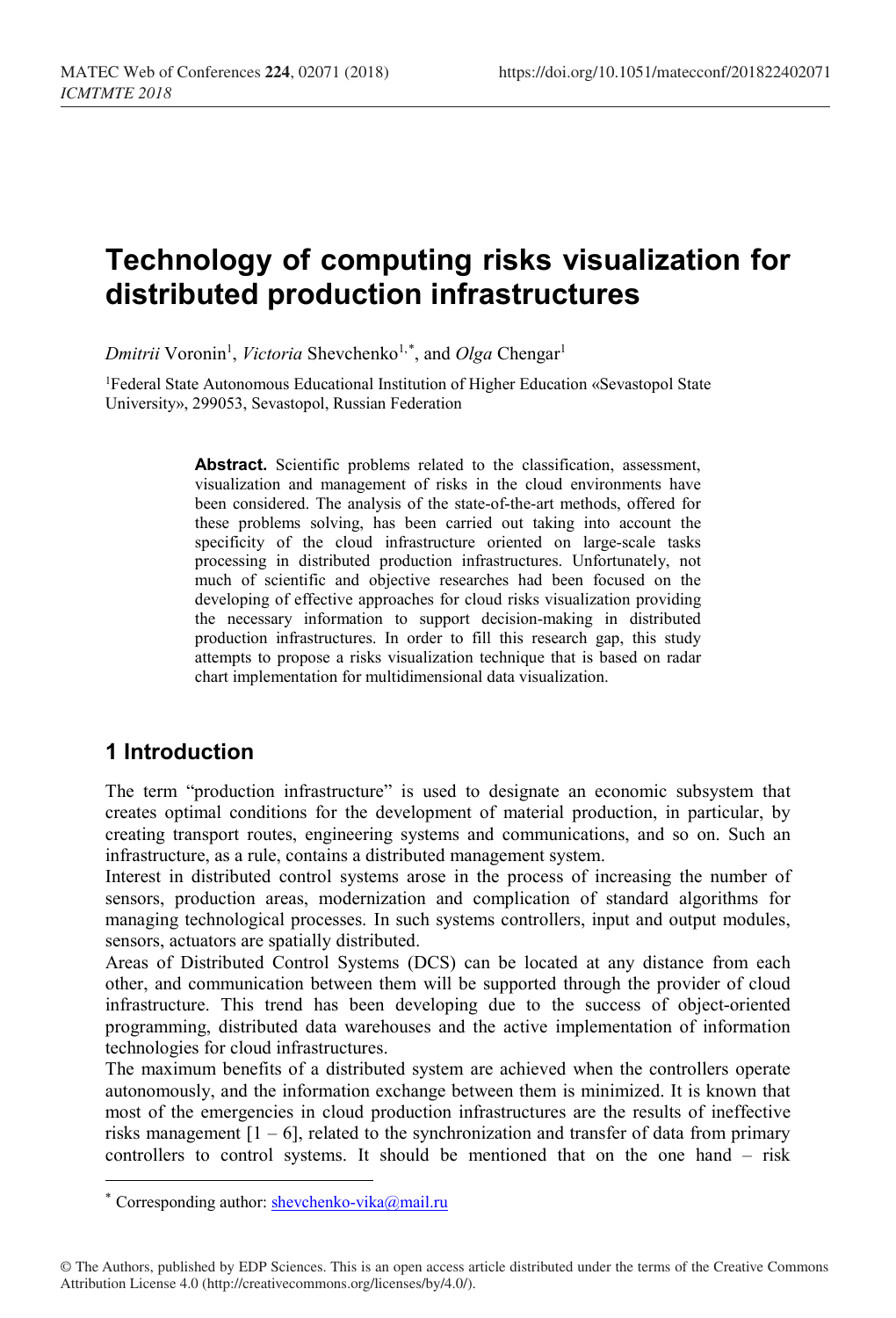management is a rather expensive processes requiring additional significant amount of heterogeneous resources. On the other hand, implementation of cloud risks can lead to irreparable loss, which can give rise to a serious accident at the enterprise. Thus, the existence of these objective contradictions results in conflict situations, requiring balanced and compromise expert solutions that are usually found based on the usage of decisionsupport systems. In many cases, the effectiveness of the solution is related to the speed of its adoption by the DCS' administrator, which in turn imposes certain requirements on the methods of data visual representation. Occasionally, the lack of visualization method effectiveness can lead to a significant reduction in the quality of accepted managerial decisions. Moreover, cloud risks are very polytypic, and it can be rather difficult to provide adequate comparative description of different risks management scenarios. Therefore, the considered problem of cloud risks visualization for production infrastructures is extremely important.

This paper is organized as follows: section 2 provides a review on risks and vulnerabilities of cloud infrastructures. Classification, assessment, visualization and management problems have been analysed. Then, section 3 describes the formal statement of the risks visualization problem aimed to ensure the effectiveness of the decisions focused on cloud risks management in production infrastructures. Section 4 highlights the particular properties of the proposed visualization technique and section 5 concludes the study.

### **2 State of the art**

Rapidly expanding level of computerization of modern society leads to the need for more widespread use of software tools, including cloud computing technologies. In many cases, risk management procedures are focused on the achievement of the following results: 1) to decrease the probability of undesired events occurrence; 2) to minimize the loss from negative consequences of the emergency situations implementation  $[2 - 8]$ , arising during the production process. There are two basic approaches to solve the problem of risks management: proactive and reactive [7]. The main purpose of proactive management is to prevent the implementation of undesired events leading to the emergence of risks. Other words, this approach is mainly focused on applying of predictive risk assessments and is used under the conditions of the a priori information deficit about the impact of possible consequences of undesired events emergence. As for the reactive approach, it is characterized by the presence of accurate impact assessments of the arising incidents and its main purpose is to neutralize the negative effects of the events that have already occurred. In more detail, the key features of proactive and reactive approaches are described in Figure 1.

*Threats and Vulnerabilities.* The work [8] is devoted to different challenges that are specific for cloud computing environments. It focuses on security and privacy services in the cloud and notes that storage outsourcing needs a well-experienced team of professionals and significant costs on the "state of the art" equipment. The advantages of cloud services result in threats and vulnerabilities, i.e. security issues form the main barriers of the widespread use of cloud computing in production management systems [9]. In [9] different approaches of security vulnerabilities identification are discussed based on Amazon Web Services consideration. It should be mentioned, that mobile cloud popularity puts forward new requirements to security ensuring, i.e. the complexity and costs of these systems constantly increase [10]. In work [11] cloud outsourcing used by Swiss companies is considered. Authors believe that the migration procedure highly depends on the company's individual characteristics and therefore visualization approaches should implement adaptation. Thus, the existing threats require effective risk visualization methods that are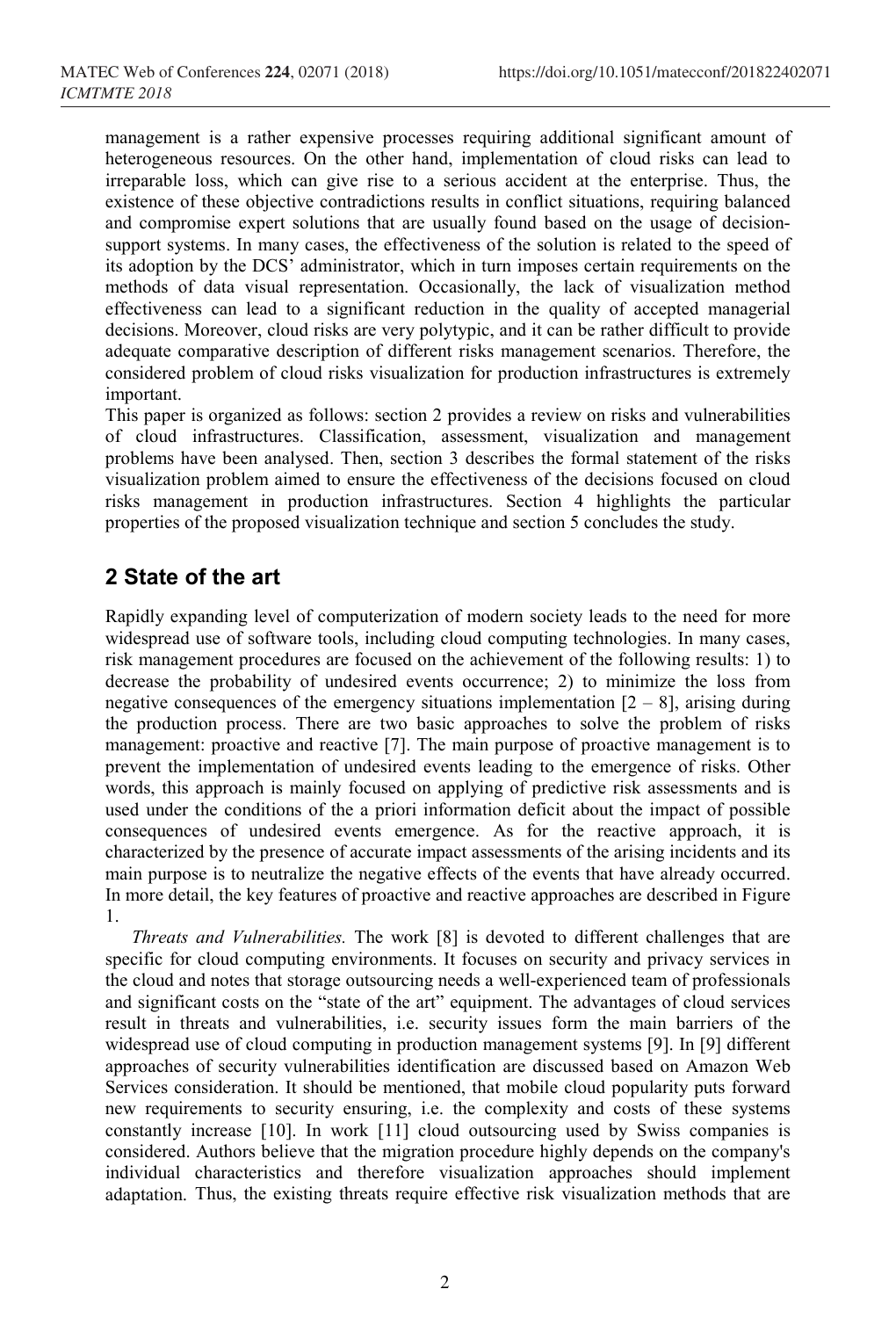able to assess the current situation and to provide determined benchmarks for promising solutions search.

*Risk Assessment.* Although there are different approaches to risk assessment in cloud environments [12 – 18], for industrial infrastructures this direction remains an open research issue [13]. In [14] authors have offered an approach to the assessment of risks related to information data security. Based on it a special service was implemented [14] to give an actor of cloud environment [15] the information that is useful in decision-making on the work with considered service provider. In [16] authors propose to use protection strategy for cloud risks assessment. The economic-based methodology [17] is supported by an open source toolkit for comparative cloud risk analysis. Software tool ACRAM [18], which consists of the offline and online modules, can assess the risk of being co-located with a possible attacker during cloud mitigation. Many new approaches are based on known decision-making methods, for example, proposed by T.L. Saaty [19] or using the gametheoretical approach [20].

*Cloud Risks Classification.* Cloud risks classification is not a well-defined scientific problem [2, 21, 22]. In [21] authors distinguish the following groups of risks: information security, operations management, change management, disaster recovery, service level management, interface management, regulations and legislation. ENISA's list of risk scenarios and their categories include the following [1, 22]: policy & organizational, technical, legal, etc. According to the information presented in [2], most of cloud security risks can be categorized using application and network levels, data storage risks, etc. We propose to use the following groups of risks: information, resource, organizational, financial, social, operational, reputation, legal. They will be used to discuss the proposed visualization technique in section 4.

*Risk Management in Cloud Environments*. In [3] risk factors for cloud computing services have been proposed. They are the following: agreement or contract, privacy, jurisdiction, burglary, natural disaster, system vulnerability, social engineering, mistakes made by employees (intentionally or accidentally), cross-cloud compatibility, etc. The "Analytic Network Process" method is proposed to evaluate relative weight for the risk management matrix [3]. Cloud computing risk management approach that is focused on the "Business-Level Objectives" is given in the work [4]. Multi-faceted "Trust Management System Architecture" [5] supports the user's decisions on cloud migration parameters. The usage of Bayesian networks can be effective for network chances quantification at various levels [23]. The main objective of the research, described in [24], is to explore the flexibility of the existing risk management frameworks. In [25, 26] risk-aware virtual resource assignment mechanisms are considered.

Despite the suggested quantities of different approaches [3, 4, 23–26], risk management in cloud environments still remains an open research issue. The next section is devoted to a formal statement of the risks visualization problem aimed to ensure the effectiveness of the decisions that are focused on cloud risks management in production infrastructures.

#### **3 Problem Statement**

In most cases, the cloud environment may be assigned to critical infrastructures that can sometimes directly affect the safety of a whole corporation or even a country. In such systems it was decided to consider the following types of states: safe, operable, pre-critical and emergency. Safe states are included to an operable subset and describe the situation when the cloud system has high stability, i.e. the possibility of direct transition to the precritical state is negligibly small. In the case of insufficient effectiveness of dependability assurance procedures, the cloud environment has a degradation tendency, i.e. to transit from the operable states to pre-critical. If reconfiguration processes were not launched timely,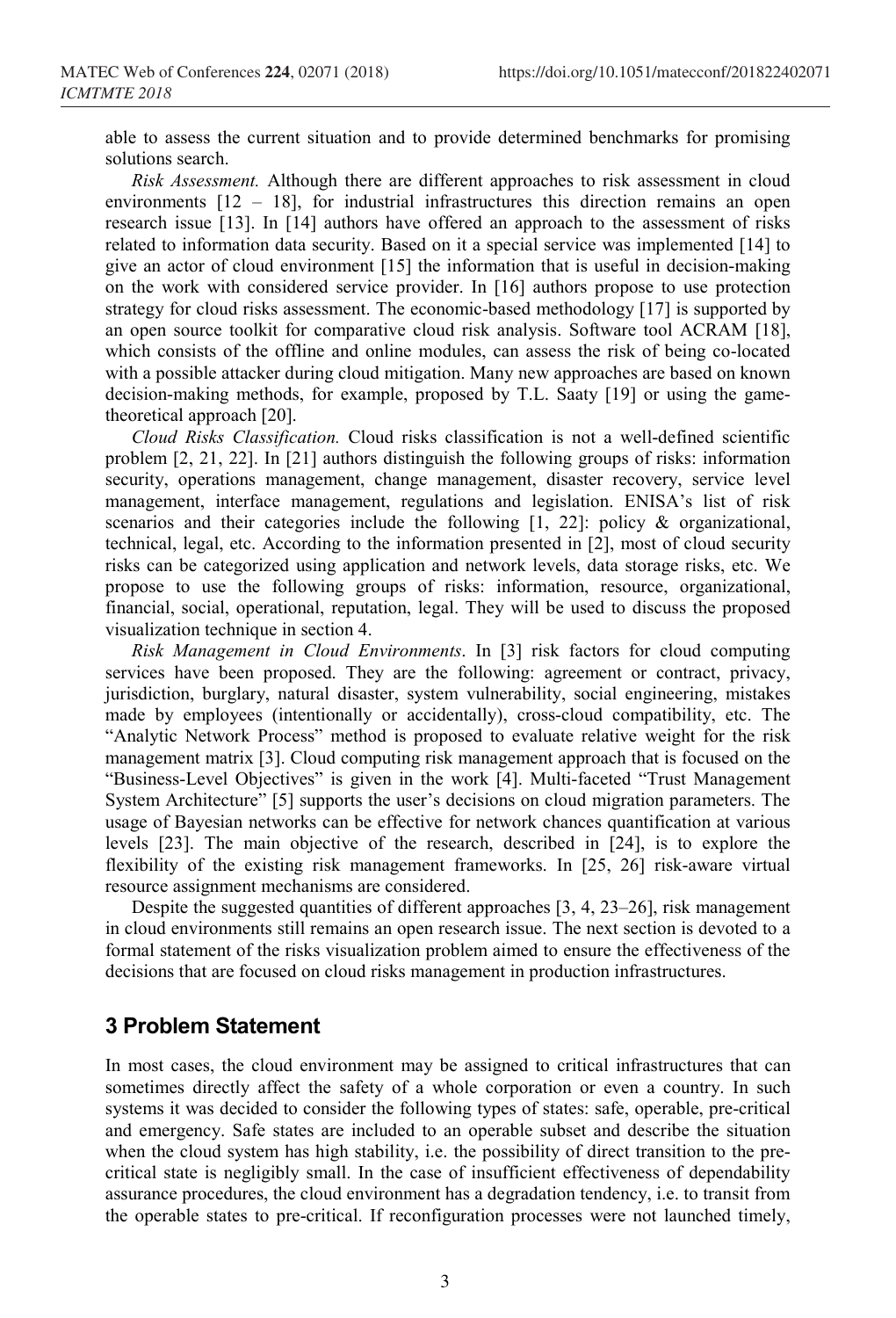then even a slight error can bring a non-reducing failure leading to a transition to the emergency (absorbing) state.



**Fig. 1.** The key features of proactive and reactive risks management.

Any cloud state can be described in a multidimensional phase risk space. For example, the i-th state denoted as Si is described by a tuple  $\lt R^{S_i}, P^{S_i}, Z^{S_i}$ , where  $R^{S_i}$  – is the risk assessment for state  $S_i$ ;  $P^{Si}$  – is the probability of undesired event occurrence for the state  $S_i$ ;  $Z^{Si}$  – is the amount of negative consequences of undesired event occurrence for the state  $S_i$ .

There are various versions of the cloud state space interpretation using different graphical data representation forms: two-dimensional, multi-dimensional, etc. Each of them has the area of effective application, for example, the visual technique that described in [27] can be used for quality estimation of services in cloud environments.

It is proposed to distinguish the three levels of cloud risks (highlighted in different colours). They are the following:

– The "green" level of confident functioning of cloud environment (the states' type is safe);

– The "yellow" level of significant risk (the cloud is in operable state, but the probability of cloud system transition into one of the pre-critical states is too high);

– The "red" level of unacceptable risk (the cloud is in pre-critical state and any insignificant failure may lead to a transition into emergency state). For various subject areas, this "critical threshold" can be different. It will be formed in accordance with the evolving situation, taking into account the specific features of the cloud environment functioning.

The generalized state diagram of cloud environment's life cycle is presented on the figure 2.

From the point of view of cloud environment's operation, transitions between its states can be both beneficial and damaging. "Left-to-right" transitions are the results of degradation processes, "right to left" transitions take place due to successful work of reconfiguration procedures.

The aim of reactive management is to prevent the transitions into the "red" level of unacceptable risk. The purpose of the proactive management is to keep the system only in safe states.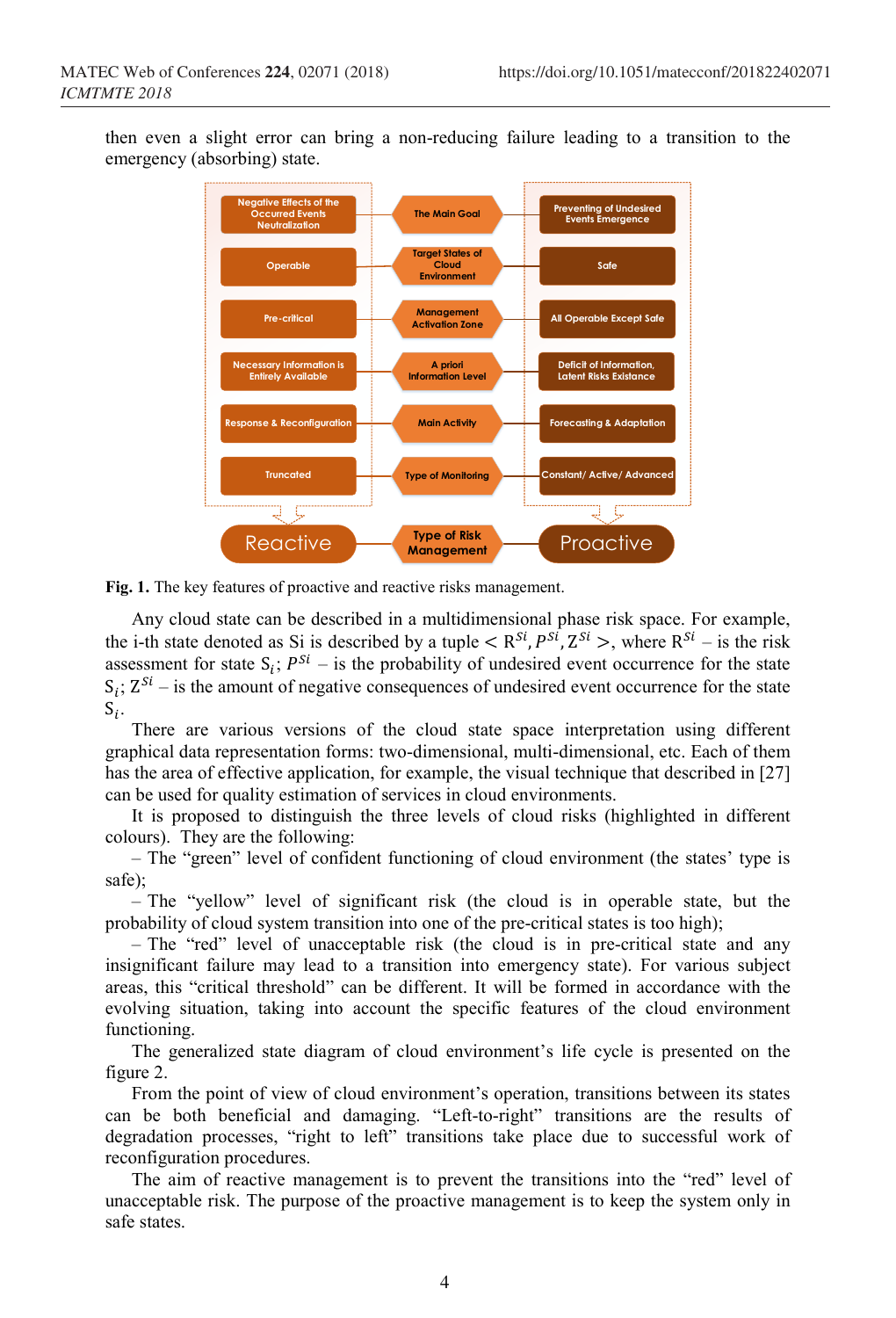The formalization of problem of the risks visualization technique synthesis is formulated in the following way. The tuple (1) is given. For (2) it is needed to create and implement the optimal visualization technique, denoted as  $vrt_k$  and defined in (3) and (4).

$$
\left\langle S_i, S_j, \langle R^{Si}, P^{Si}, Z^{Si} \rangle, \langle R^{Sj}, P^{Sj}, Z^{Sj} \rangle, U_D, \Theta, RVT_D, \Phi \right\rangle, \tag{1}
$$

where  $S_i$  – is the initial state;  $S_i$  – is the final state;  $U_D$  – is a set of possible alternative variants of risk management;





 $Θ$  – is a function that generates management decision for transition from the state  $S_i$  to  $S_i$ ; RVT<sub>D</sub> – is a set of possible visualization techniques;  $\Phi$  – is a function that evaluates the efficiency of risks visualization for management decision  $u_i$ .

$$
\forall k = \{1, 2, \dots, |\text{RVT}_D|\},\tag{2}
$$

$$
rvt_k = \arg \max_{rvt_k \in RVT_D} \sum_{i=1}^{|U_D|} \Phi(rvt_k(u_i)), \qquad (3)
$$

$$
\mathbf{u}_i = \Theta(S_i, S_j, \langle \mathbf{R}^{Si}, P^{Si}, \mathbf{Z}^{Si} \rangle, \langle R^{Sj}, P^{Sj}, \mathbf{Z}^{Sj} \rangle, \mathbf{U}_D). \tag{4}
$$

The proposed task formulation is sufficiently generic and it gives an opportunity to consider the problem at a relatively high level of abstraction. The next section highlights the particular properties of the proposed visualization technique.

### **4 Visualization technique**

The proposed technique is based on the concept of visual analytics that has been realized in multidimensional data visualization methodology that in described in [27]. It has the flowing main steps: getting the data of cloud services monitoring; complex quality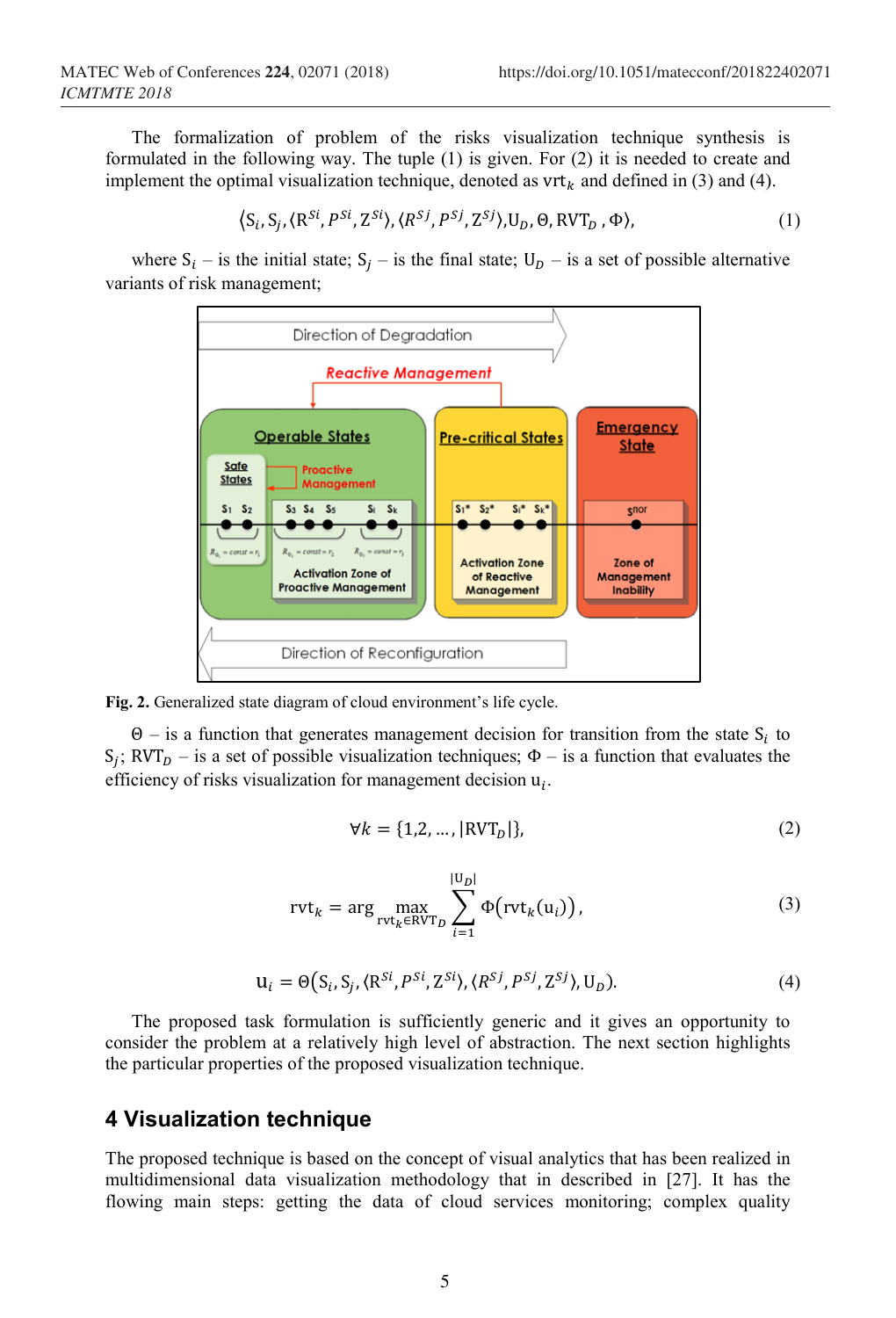indicators calculation; visualization. Basic aspects of relationship between the main stages of the risk life cycle are depicted on the figure 3.

The radar charts are a more compact form of visual representation of the risks assessment results. To construct the radar chart a researcher selects a set of analysing management decisions and a group of cloud risks used for the assessment. Each type of risk from the selected group is plotted on corresponding radar chart axes [27]. The fill colour of radar charts' inner parts may vary, describing the "green", "yellow" or "red" level of considered risk. It can be rather helpful for the low-complemented user to get a brief and easy information about cloud risks in production infrastructures.

Examples of a radar charts used for operational and informational cloud assessment risks are presented on the figures 4 and 5.



**Fig. 3.** Graphical interpretation of the basic relationships between some of the stages of the risk life cycle.

**Operational Risks** 



**Fig. 4.** Example of a radar chart for operational cloud risks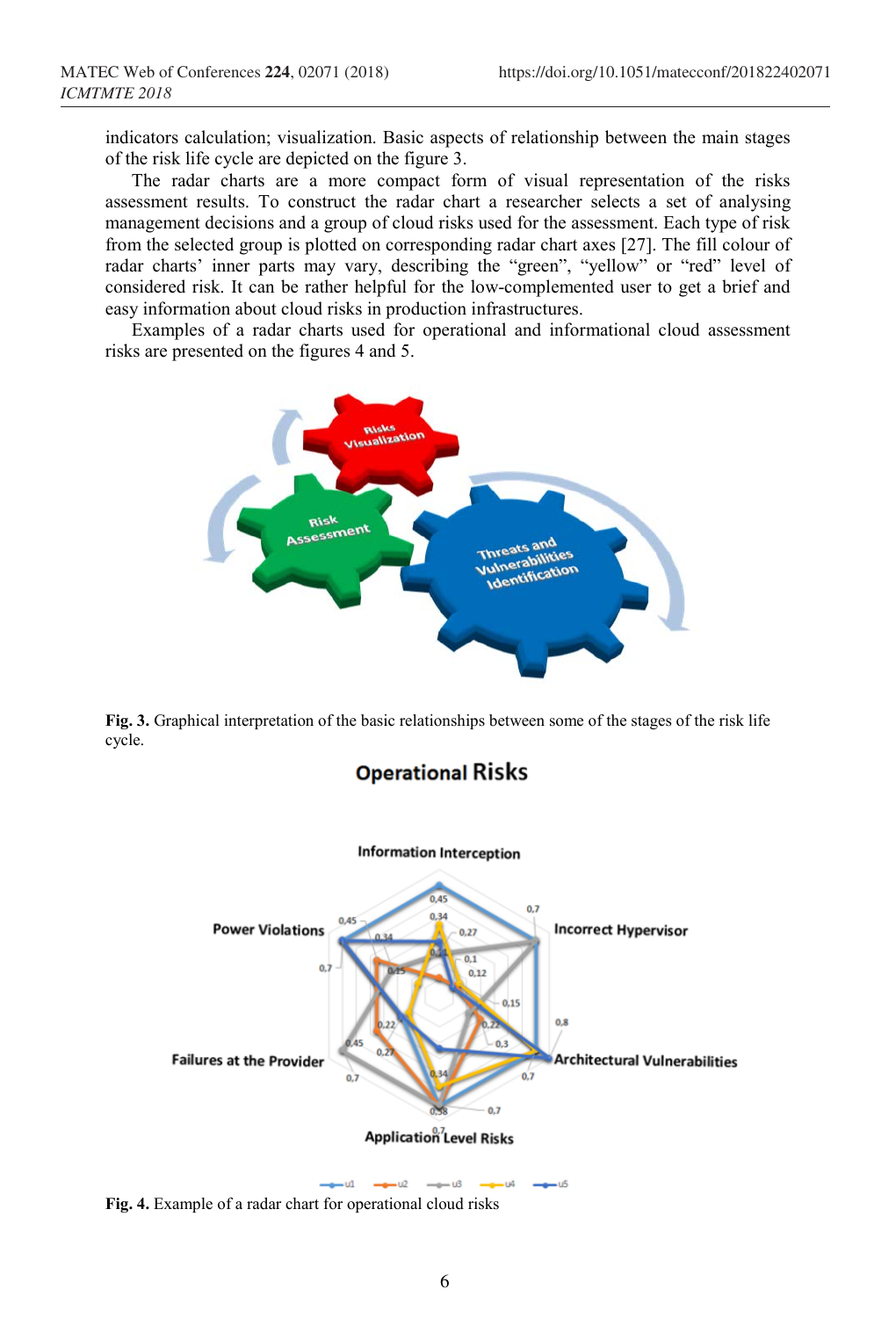# **Informational Risks**



**Fig. 5.** Example radar chart for informational cloud risks.

Based on the results presented in [28] the following conclusions can be drawn:

• a person perceives 90% of the entire information through its sight;

• about a half of all human brain neurons is involved in the processing of visual information;

• the introduction of imaging elements increases a person's productivity by 17%.

Thus, data visualization is a powerful tool for the enhancing of human perception in the information analysis. Fig. 5 additionally contains levels of information risk using the proposed "red / yellow / green" graduation. This diagram depicts that all considered management strategies are in the critical ("red") zone due to the parameter «Network attacks». The "U2" is the best strategy, the strategy U3 is the worst.

### **5 Conclusion**

The proposed risks visualization technique, dispute from the known decisions, is oriented on providing decision-makers with the necessary information about cloud environments in online mode. This technique can be implemented in the decision-support systems for production infrastructures management. It can be used as a part of visual analytics system that is focused on large-scale production problems solving and risks visual monitoring for distributed management systems. Directions for further research conform to the principles set out in the works  $[29 - 31]$ .

This work was supported by the Russian Foundation for Basic Research (projects № 15-29-07936, № 18-47-920007, № 18-47-920005).

### **References**

1. *European Network and Information Security Agency. Cloud Computing: Benefits, risks and recommendations for information security*. – ENISA, (2009).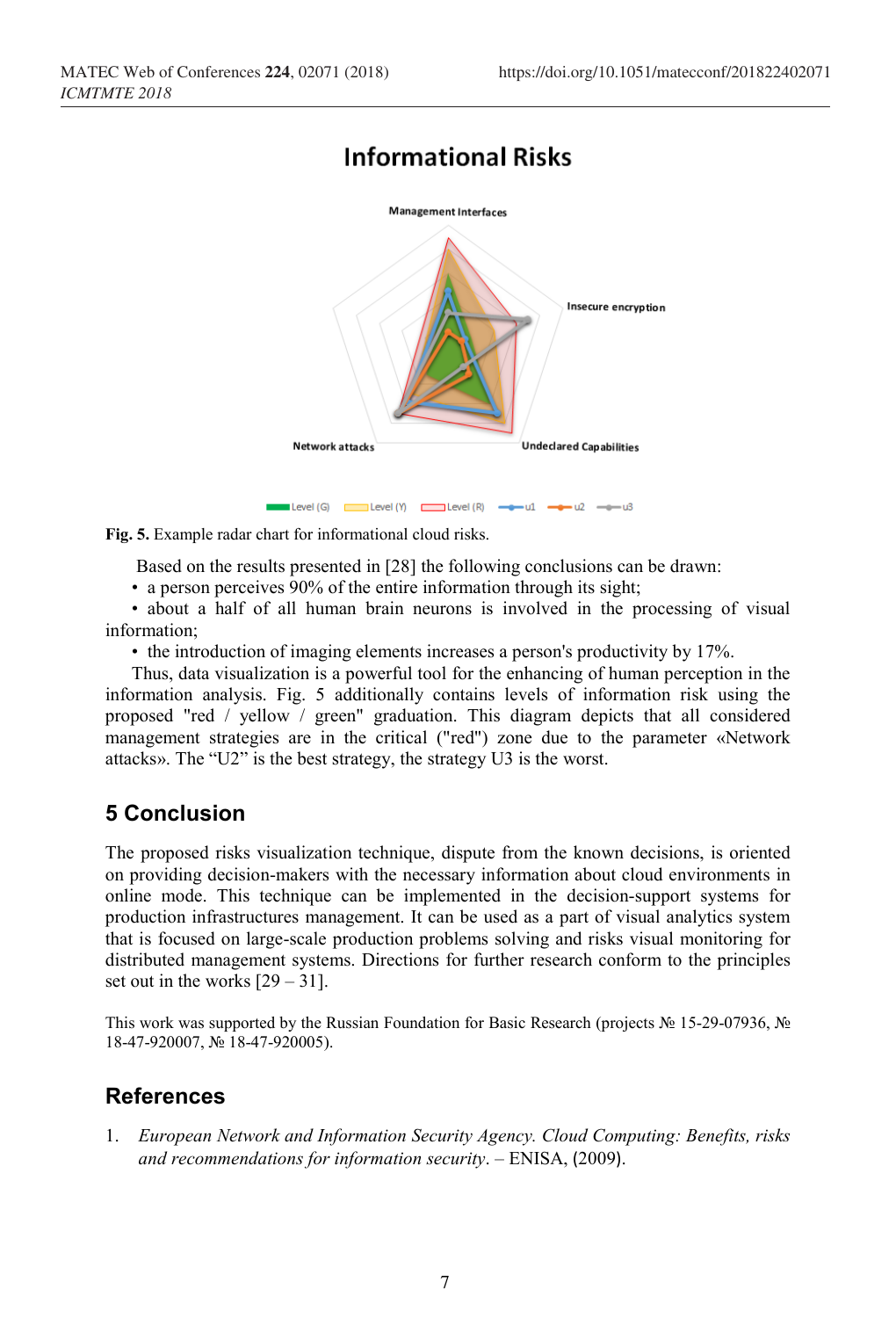- 2. T. K. Damenu, C. Balakrishna. *Cloud Security Risk Management: A Critical Review,* Proceedings of the 9th IEEE International Conference on Next Generation Mobile Applications, Services and Technologies, pp. 370–375, (2015).
- 3. F. C. Ku, and T. C. Chen. *The risk management strategy of applying cloud computing*, International Journal of Advanced Computer Science and Applications, Vol. **3**, No. 9, pp. 18–27, (2012).
- 4. J. O. Fitó, M. L. Macías, J. Guitart Fernández. *Toward business-driven risk management for Cloud computing*, Proceedings of the International Conference on Network and Service Management, pp. 238–241, (2010).
- 5. S. M. Habib, S. Ries, M. Muhlhauser. *Towards a Trust Management System for Cloud Computing*, Proceedings of the 10th International Conference on Trust, Security and Privacy in Computing and Communications, pp. 933–939, (2011).
- 6. B. Grobauer, T. Walloschek, and E. Stocker, *Understanding cloud computing vulnerabilities*, Security & privacy, IEEE, vol. **9**, no. 2, pp. 50–57, (2011).
- 7. M. Ju. Ohtilev, N. G. Mustafin, B. V. Sokolov, *The concept of proactive management of complex objects: theoretical and technological bases*, Izvestija vuzov. Priborostroenie., vol. **57**, no. 11, pp. 7–14, (2014).
- 8. H. Takabi, J. B. Joshi, and G.-J. Ahn, *Security and privacy challenges in cloud computing environments*, Security & Privacy, IEEE, vol. **8**, no. 6, pp. 24–31, (2010).
- 9. P. Mosca, Y. Zhang, Z. Xiao, and Y. Wang, *Cloud security: Services, risks, and a case study on amazon cloud services*, International Journal of Communications, Network and System Sciences, vol. **7**, no. 12, pp. 529–535, (2014).
- 10. S. Na, K. Kim and E. Huh, *Threats Evaluation for SLAs in Cloud Computing*, Proceedings of the IEEE International Conference on Convergence Technology, pp.1570–1571, (2013).
- 11. N. Brender, I. Markov, *Risk perception and risk management in cloud computing: Results from a case study of Swiss companies*, International Journal of Information Management, vol. **33**, no. 5, pp. 726–733, (2013).
- 12. P. Saripalli, B. Walters, *QUIRC: A Quantitative Impact and Risk Assessment Framework*, Proceedings of the IEEE 3rd International Conference on Cloud Computing (CLOUD 10), pp. 280–288, (2010).
- 13. M. Theoharidou, N. Tsalis, D. Gritzalis, *In cloud we trust: Risk-Assessment-as-a-Service*, Proceedings of the International Conference on Trust Management, pp. 100– 110, (2013).
- 14. A. Sangroya, S. Kumar, J. Dhok, and V. Varma, *Towards analyzing data security risks in cloud computing environments*, Proceedings of the International Conference on Information Systems, Technology and Management, pp. 255–265, (2010).
- 15. A. Skatkov, E. Maschenko, V. Shevchenko and D. Voronin, *Actors interactions research in cloud computing environments using system dynamics methodology*, Proceedings of the 18th FRUCT & ISPIT Conference, pp.612–619, (2016).
- 16. S. C. Zhu, Y. Xu, M. Y. Jin, L. Sheng, *Cloud Computing Security Risk Assessment Based on Level Protection Strategy*, Computer Security, vol.**5**, pp.39–42, (2013).
- 17. V. Bellandi et al., *Toward Economic-Aware Risk Assessment on the Cloud*, Security & privacy, IEEE, vol. **13**, no. 6, pp. 30–37, (2015).